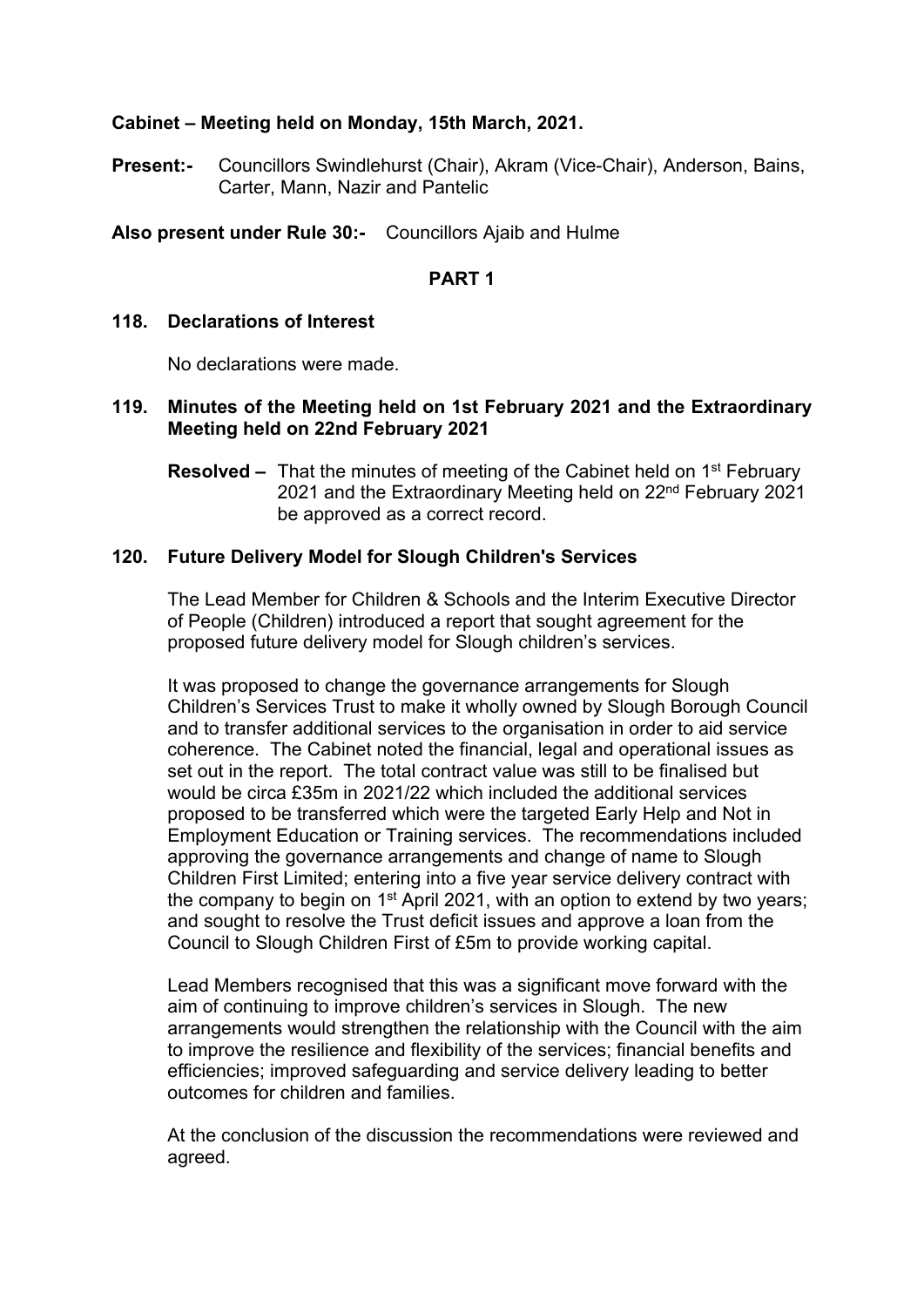# **Resolved –**

- (a) That the Company's articles of association be approved, to make it wholly owned by the Council, including agreeing a change in its name to Slough Children First Limited, and to the reserved matters set out in paragraph 6.4 of the report;
- (b) That it be agreed that the targeted Early Help and Not in Employment, Education or Training (NEET) services functions being transferred to the Company with a proposed start date of no later than 1 July 2021;
- (c) That the Council enter into the Governance Side Agreement with the DfE setting out details of the consent and consultation rights exercisable by the Secretary of State whilst specified functions are subject to statutory intervention;
- (d) That the Council enter into a five year (extendable by two years) service delivery contract with the Company with a proposed start date of 1 April 2021;
- (e) That the Council enter into formal support services arrangements by 1 September 2021;
- (f) That it be agreed to write off £2.4m of the accumulated Children's Services Trust Company deficit incurred in the initial years of the contract for providing services to Children, with the remainder covered by DfE grant as assumed in the Council's 2021/22 – 2023/24 Medium Term Financial Strategy and the MHCLG Capitalisation Directive;
- (g) That a loan be approved from the Council to Slough Children First Ltd of £5m to provide the company with working capital, to be repaid within 30 days of the final payment to the Company in relation to the contract;
- (h) That delegated authority be given to the Executive Director of Corporate Resources, in consultation with the Executive Director of People (Children) and the Leader to:
	- i. finalise the details and commencement date of the service delivery contract and other associated documents, including licences and leases for property, and to implement the arrangements;
	- ii. grant licences for the Company to use Council property as required from 1 April 2021;
	- iii. finalise the terms of the loan agreement.
- (i) That delegated authority be given to the Chief Executive, following consultation with the Leader of the Council, to:
	- i. agree the final scope of services to transfer to the Company by 1 July 2021 and to agree any further services to transfer to the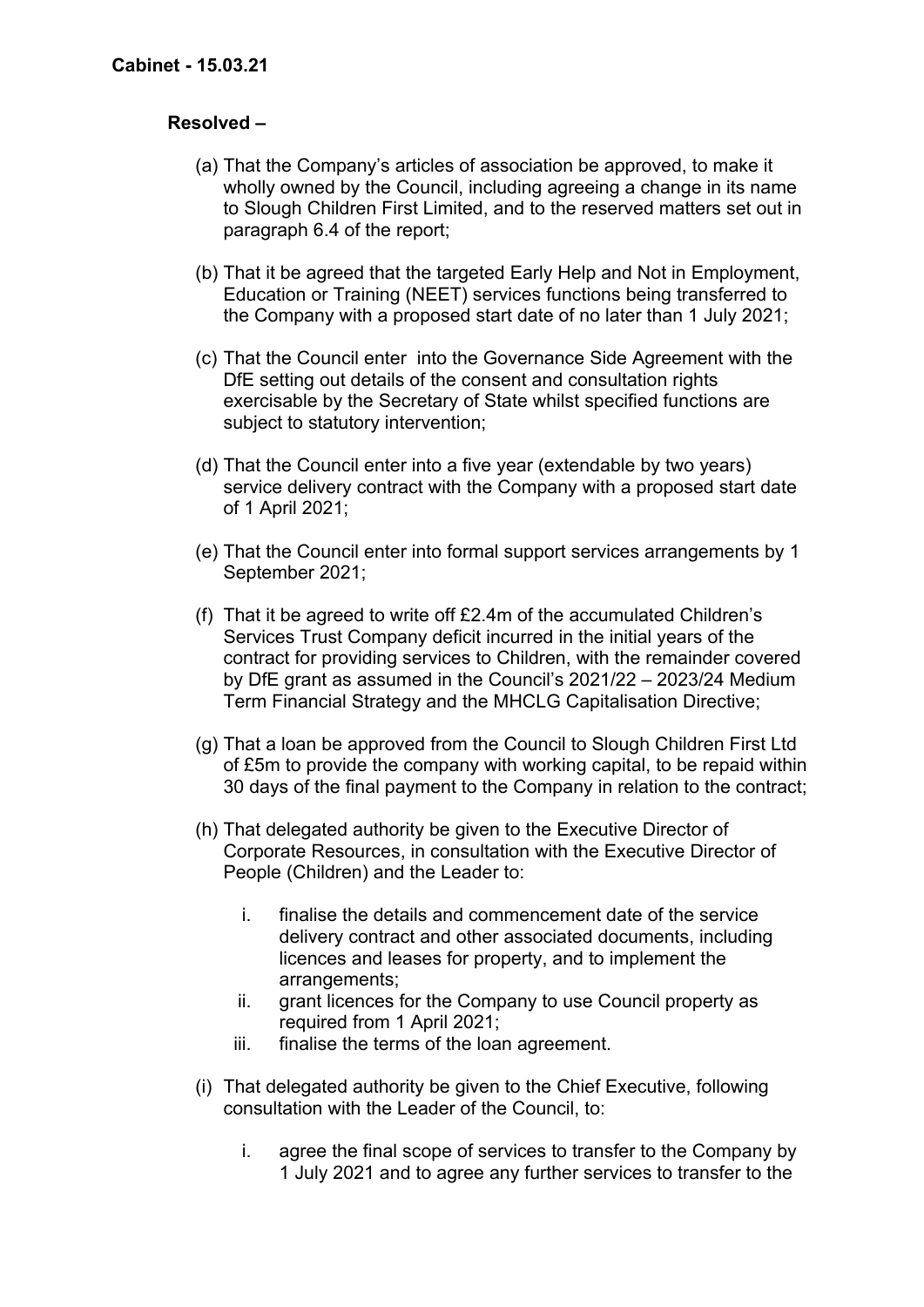Company, subject to this not involving the transfer of more than 20 additional staff;

- ii. make decisions on reserved matters as the Council's member representation, including agreeing the adoption of the final agreed version of the Articles of Association;
- iii. finalise the details of the Governance Side Agreement.

## **121. Youth Offer and Youth Centre Project Progress Report**

The Lead Member for Children & Schools introduced a report that updated on the progress of refreshing the 'youth offer' and Youth Centre project in Slough.

The Associate Director, Place Regulation gave a detailed presentation which set out the drivers behind the refreshed offer, including rising youth unemployment, limited social connection and desire to improve mental health; the aims and objectives and the principles that underpinned the approach being taken. The youth offer from 2021 onwards had been developed following engagement with young people and their voice was also central in designing the youth centre. The new youth 'hub' would be aligned with the 2040 Vision for Slough and the Localities Strategy. It aimed to be an inclusive and accessible new centre and be a place where support could be available for housing, training and education, substance misuse, arts and cultural facilities. Work was underway assess suitable sites and develop a business case with a view to the new centre opening in 2022.

The Cabinet welcomed the refresh of the youth offer and particularly the new centre. Lead Members and Officers had visited similar facilities elsewhere to identify good practice but the design of the new building and services would be specific to Slough. Engagement with young people in developing the facility was a key priority for the Cabinet and the Associate Director provided assurance they would be part of the design process and encouraged to take ownership of the project. Early engagement had already taken place but it was recognised that more detailed discussions would be required about the design, services and particularly how to make the building feel a safe and inviting space for young women and all other users.

Lead Members reviewed and approved the recommendations and agreed to receive a further report in the summer of 2021 on the site options and business case for the new Youth Centre.

**Resolved –** That the progress towards the project aims be noted and that the Cabinet receive a further report in summer 2021 on the site options and business case.

## **122. Performance & Projects Report - Quarter 3 2020/21**

The Lead Member for Governance & Customer Services and the Strategic Programme Management Office Manager introduced a report that provided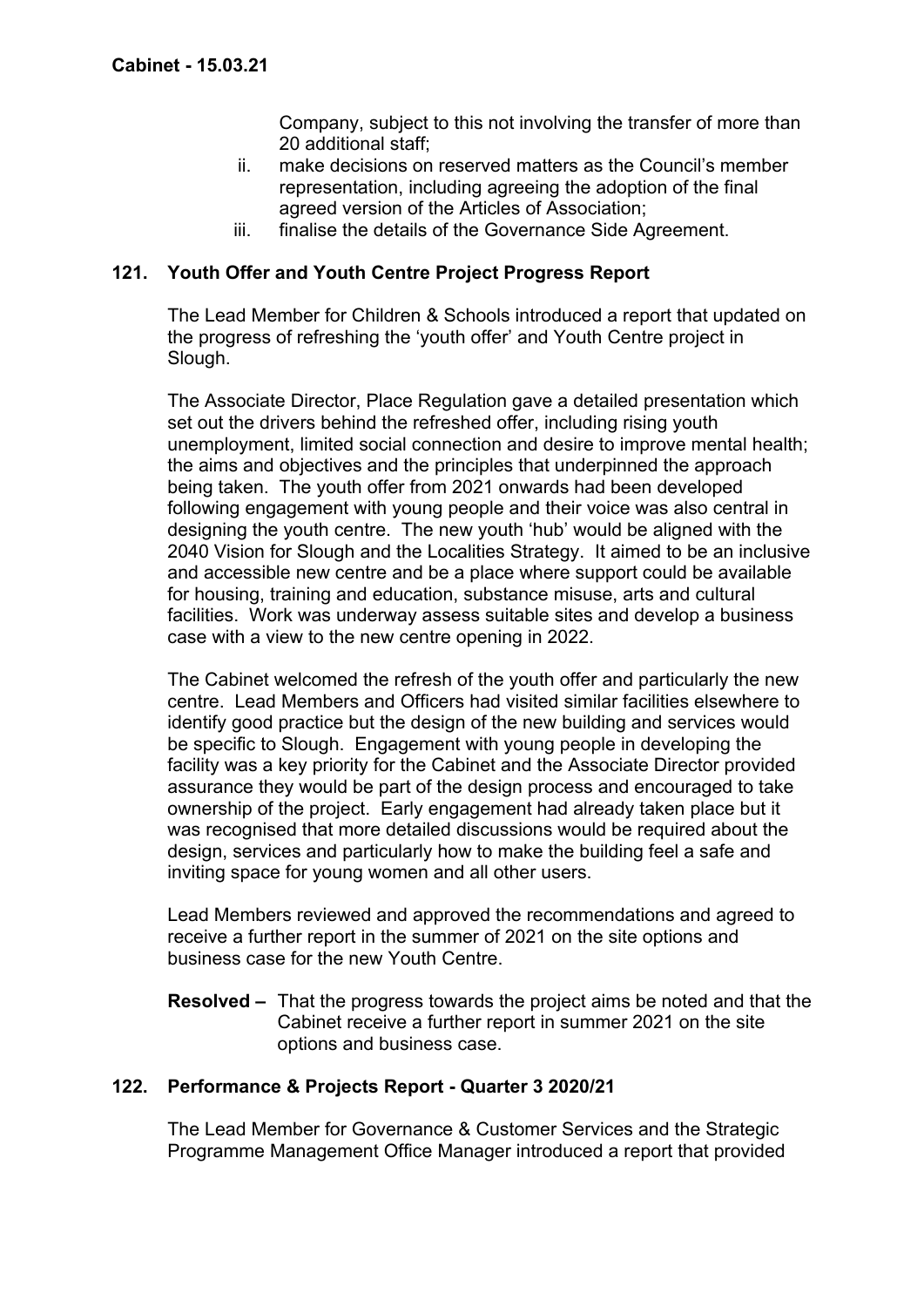Cabinet with the latest performance information for the third quarter of the 2020/21 financial year to the end of December 2020.

It was noted the updates relating to education should be read with caution given the fact exams were cancelled in 2020 meaning these indicators were not directly comparable with previous years. The report also showed the other ongoing impacts of Covid-19, which had significantly influenced several indicators. The Cabinet noted that eight key performance indicators were rated 'green', eight were 'amber' and five were 'red'. In terms of projects twenty-four were 'green' or 'amber' and just two were 'red'. Performance improvements included a 2.2% year-on-year improvement in the recycling rate and 36 more Houses in Multiple Occupation being licenced compared to the previous quarter. There had been performance deterioration in areas including Business Rates and Council Tax collection due to the pandemic, unemployment had risen to 8.4% and crime levels remained relatively high since restrictions were eased after the first Covid lockdown.

The Cabinet discussed the crime figures and community safety issues facing the borough, both in terms of short term trends impacted by Covid lockdowns and longer term underlying issues that had been consistently reported for several years. The Lead Member for Health & Wellbeing commented on the 'national conversation' about crime and safety for women that had begun following the recent murder of Sarah Everard in London. It raised a number of wider issues which directly related to some of the concerning crime statistics in the report such as the increase in violent crime. Members discussed the fear of crime, measures that were needed to tackle the culture of harassment of women, the work of the Safer Slough Partnership and the need to ensure the design of place and buildings took safety fully into account. It was agreed that that Cabinet would receive a report in the summer of 2021 on safety in public places in Slough, particularly in the town centre, which set out the work being done and the further improvements that could be made.

At the conclusion of the discussion the report was noted.

## **Resolved –**

- (a) That the Council's current performance as measured by the performance indicators within the balanced scorecard, the progress status of the gold projects, and progress against the Manifesto commitments be noted.
- (b) That the Cabinet receive a report in the summer of 2021 on safety in public spaces, particularly in the town centre.

## **123. Covid-19 Decisions Update**

The Cabinet received a report which set out the further significant decisions taken by Officers in response to the Covid-19 pandemic and it was agreed that the Executive decisions be ratified.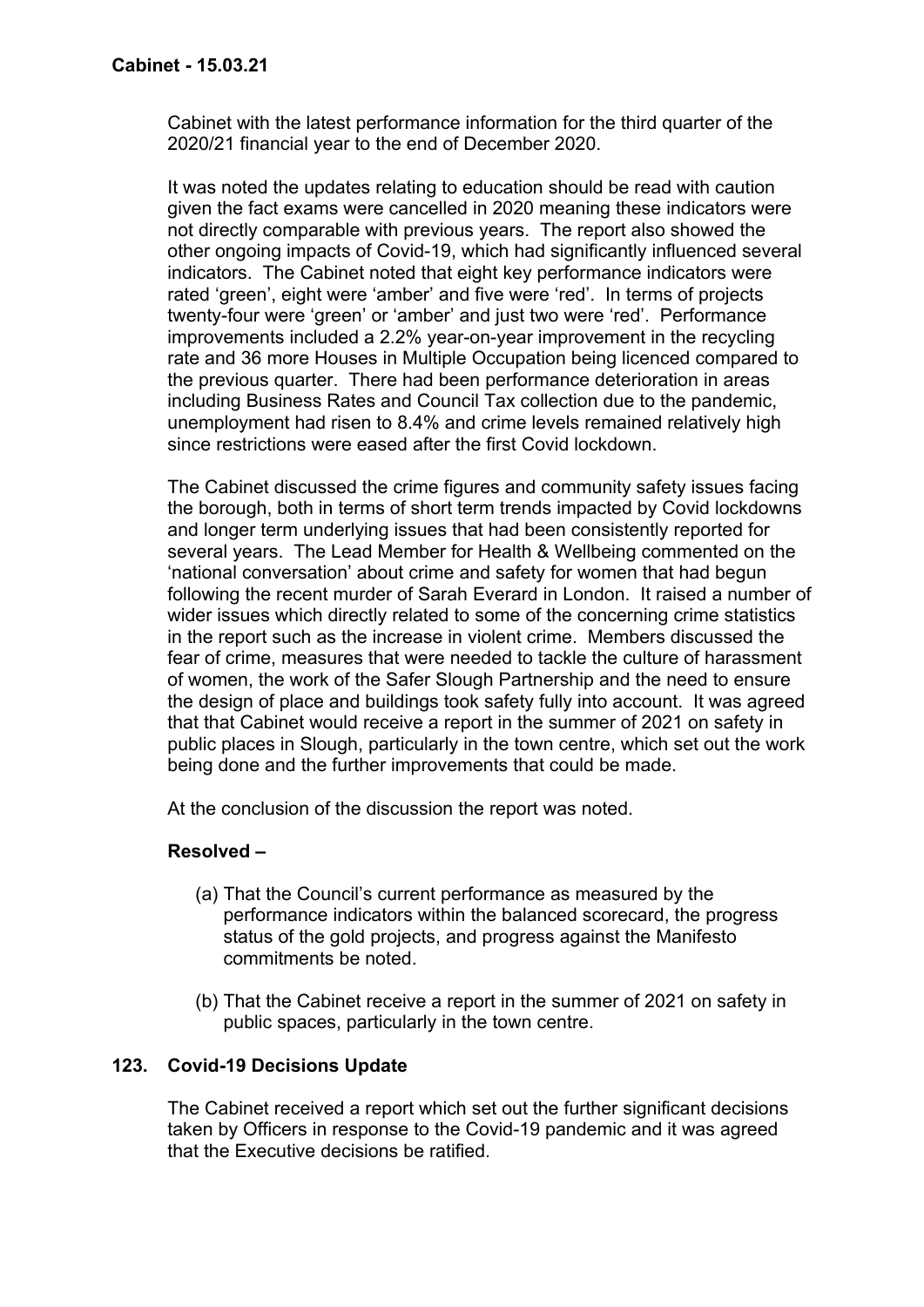A further appendix was tabled that set out the significant decision that would shortly be taken by the Returning Officer regarding the locations of polling stations for the borough, police and crime commissioner and Wexham Court Parish elections on 6<sup>th</sup> May 2021. The Government had decided that polls should proceed with additional measures in place to make the elections Covid-19 secure. It had also been necessary to review a number of polling stations to minimise the use of school sites and avoid further disruption to education. The revised list of polling stations had been discussed by Silver in relation to Covid-19, and whilst the final decision was for the Returning Officer the list was published and noted as an appendix to the report in the interests of transparency.

# **Resolved –**

- (a) That the report be noted;
- (b) That the Significant Decisions taken by Silver as set out in Appendix A to the report be ratified;
- (c) That the Significant Decision on polling station locations for the elections on 6th May 2021 as considered by Silver on 9<sup>th</sup> March and to be made by the Returning Officer (Appendix B), as tabled at the meeting be noted.

# **124. References from Overview & Scrutiny Committee**

The Cabinet considered a reference from the Homelessness and Rough Sleeping Task & Finish Group that had been commissioned by the Neighbourhoods & Community Services (NCS) Scrutiny Panel.

The chair of the Task & Finish Group, Councillor Ajaib, and the Chair of the NCS Scrutiny Panel, Councillor Hulme, addressed the Cabinet and summarised the findings and recommendations. The aim had been to identify actions that would provide better and more intensive support for some of the most vulnerable people in Slough. The Task & Finish Group had made a wide range of recommendations set out fully in paragraph 5.3 of the report relating to strategic partnerships, collaboration & funding; communications; commissioning, complex needs and supply; health and mental health; skills and strengths; localities and customer services; and safety.

The Cabinet welcomed the report from the Task & Finish Group and the Panel. The Executive Director of Customer & Community commented that Officers also welcomed the report and had already started to implement some of the findings. It was noted for example that the debt welfare team had been expanded to provide the necessary support to try to prevent homelessness. The Cabinet was advised that the recommendations could therefore be accepted.

It was agreed to adopt the recommendations as set out and to receive an update report in November 2021 on the progress in implementing the